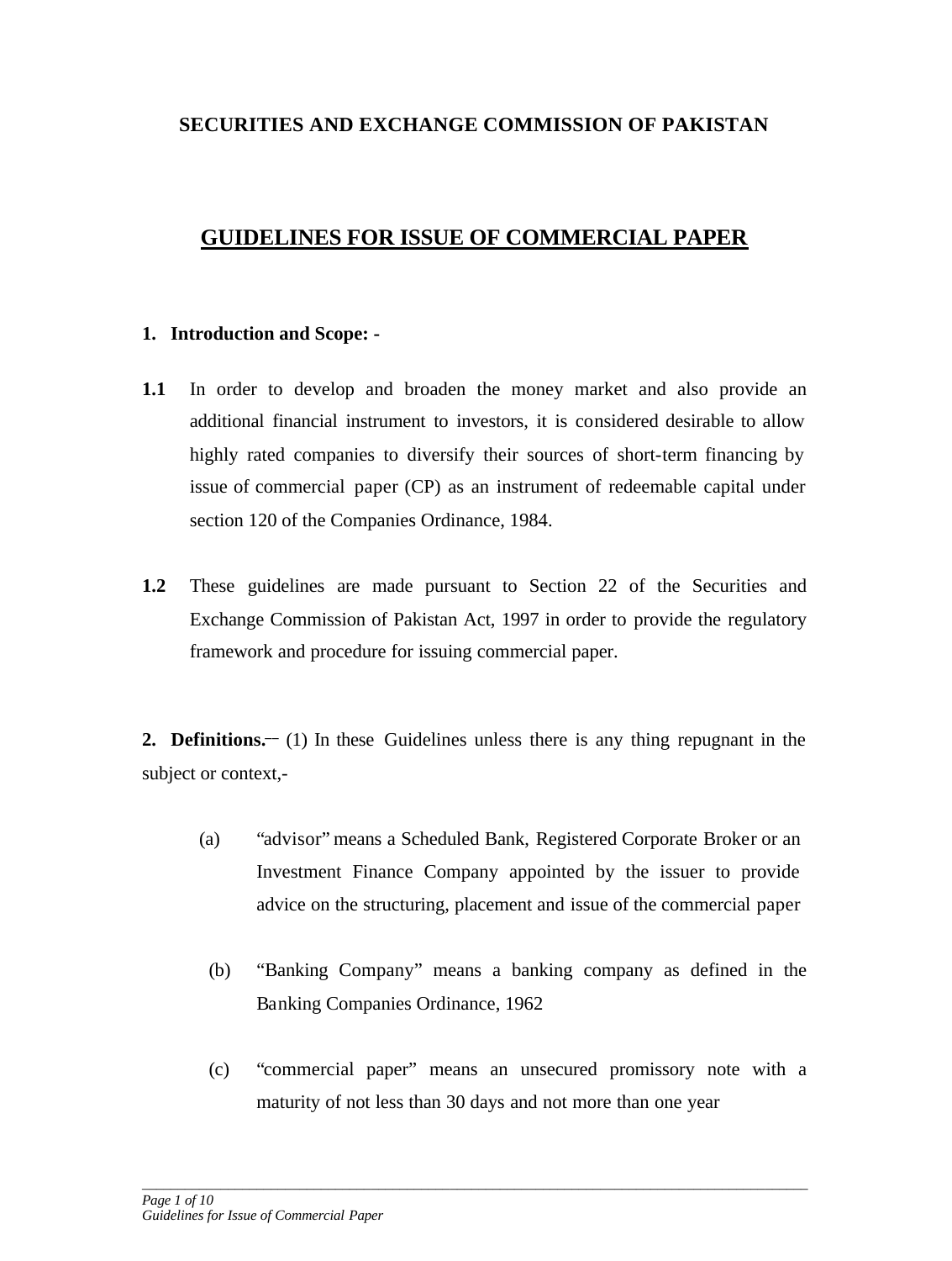- (d) "Commission" means the Securities and Exchange Commission of Pakistan
- (e) "company" means a company as defined in the Companies Ordinance, 1984
- (f) "dealers" means Investment Finance Companies, Registered Corporate Broker or Banking Companies who buys commercial paper and resell to investors
- (g) "DFIs" means any institution as defined in State Bank of Pakistan's (SBP's) Guidelines on Commercial Paper or as subsequently defined by SBP from time to time
- (h) "financial institution" means a financial institution as defined in the Financial Institutions (Recovery of Finances) Ordinance, 2001 and the Companies Ordinance, 1984
- (i) "Guidelines" means the Guidelines for Issue of Commercial Paper
- (j) "Investment Finance Company" means a company as defined under The Non-Banking Finance Companies (Establishment and Regulation) Rules, 2003
- (k) "investors" means the initial investors or subsequent buyers of commercial paper in the secondary market
- (l) "issuer" means a company that intends to raise short-term finance by issuing commercial paper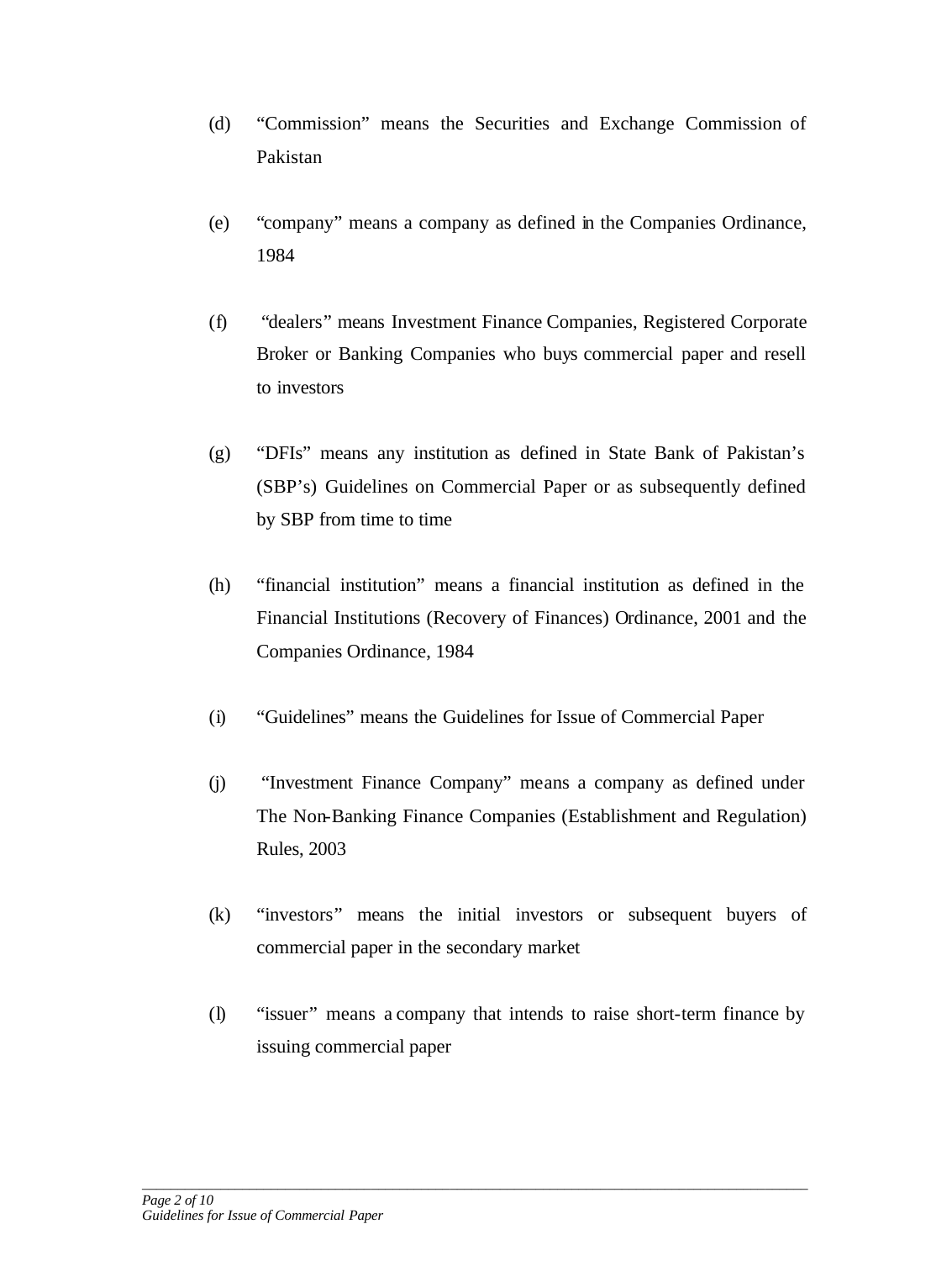- (m) "Issuing and Paying Agent (IPA)" means a Scheduled Bank, an Investment Finance Company or a DFI having a minimum Credit Rating Grade of "A-" (medium to long term) and "A2" (short term) from any rating agency
- (n) "rating agency" means a Credit Rating Agency (CRA) registered with the Commission under the Credit Rating Companies Rules, 1995
- (o) "Registered Corporate Broker" means a company engaged in the business of effecting transactions in securities for the account of others and registered with the Commission under Brokers and Agents Registration Rules, 2001
- (p) "Scheduled Bank" means a scheduled bank as defined in the State Bank of Pakistan Act 1956
- (q) "working capital limit" means the aggregate fund-based limits including those by way of purchase/discount of bills sanctioned by one or more financial institutions to a company for meeting its working capital requirements, and also includes any working capital term finance limits.

(2) All other words and expressions used but not defined in these Guidelines shall have the same meanings as are assigned to them in the Companies Ordinance, 1984 (XLVII of 1984), the Securities and Exchange Ordinance, 1969 (XVII of 1969) and the Securities and Exchange Commission of Pakistan Act, 1997.

# **3. Eligibility for issue of commercial paper**

A company, which satisfies the following requir ements, shall be eligible to issue commercial paper subject to the terms and conditions contained in these Guidelines: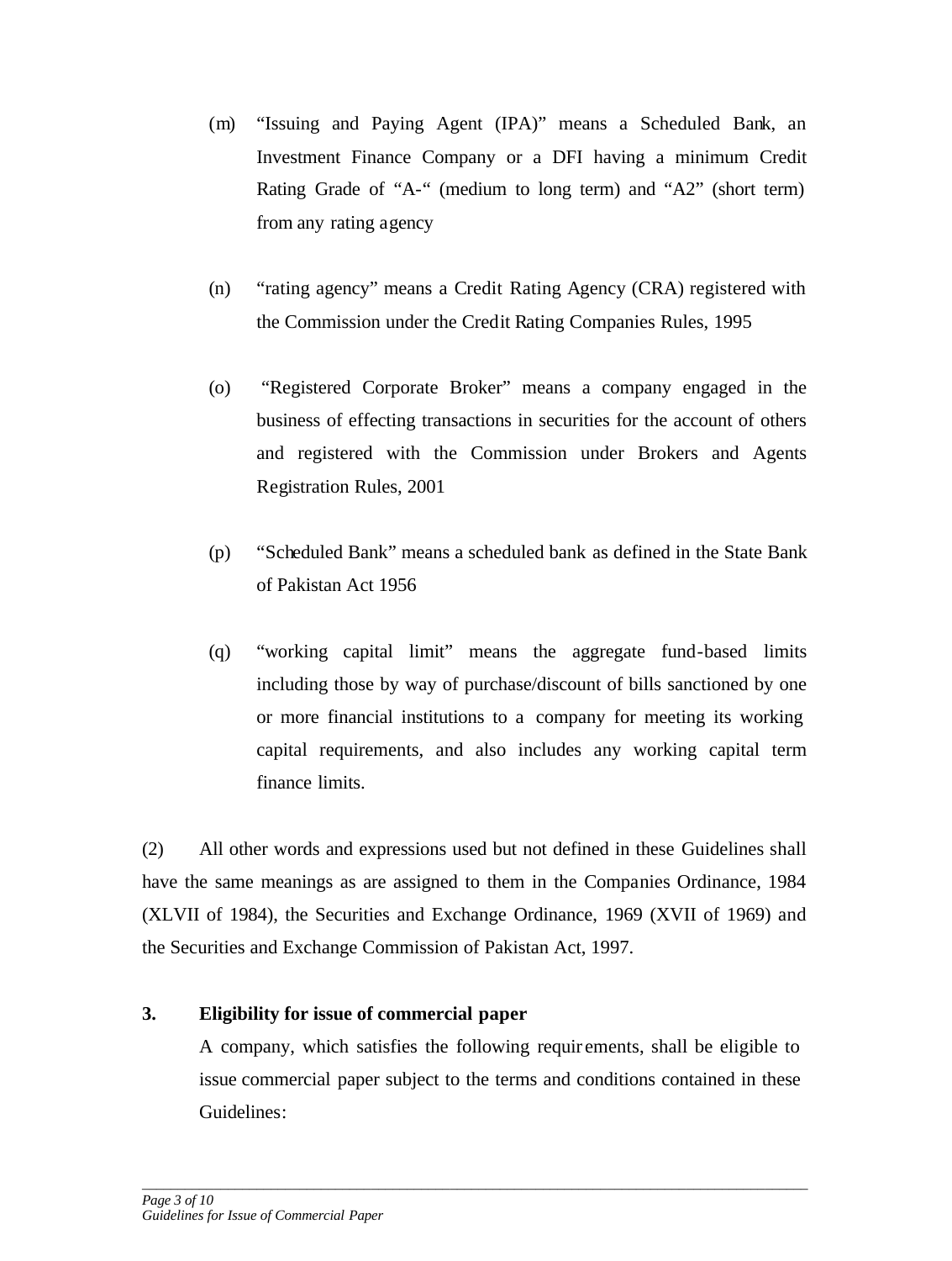- (a) The equity of the company is not less than Rs. 100 million as per the latest audited balance sheet;
- (b) The company has obtained the credit rating from a rating agency. The minimum credit rating of the issuer shall be "A-" (medium to longterm) and "A2" (short-term). At the time of issue of commercial paper, the company shall ensure that the rating is current and not more than two months old;
- (c) The company should have no overdue loan or defaults in the report obtained from the Credit Information Bureau (CIB) of the State Bank of Pakistan (SBP), and the said report should not be more than two months old; and
- (d) As per the latest audited balance sheet, the company maintains a minimum current ratio of 1:1 and debt/equity ratio of 60:40.

**Explanation** – For the purpose of this paragraph, "equity" shall mean the paid-up capital plus free reserves as defined in rule 5 of the Companies (Issue of Capital) Rules, 1996 minus accumulated losses as per the latest audited balance sheet of the company.

### **4. Minimum and maximum period of commercial paper**

- (a) The commercial paper shall be issued for maturities between 30 days and one year from the date of subscription.
- (b) If the maturity date happens to be a holiday, the company shall be liable to make payment on the immediate following working day.
- (c) Commercial paper may be rolled over at maturity subject to the written consent of the investor(s) provided a clause to this effect is mentioned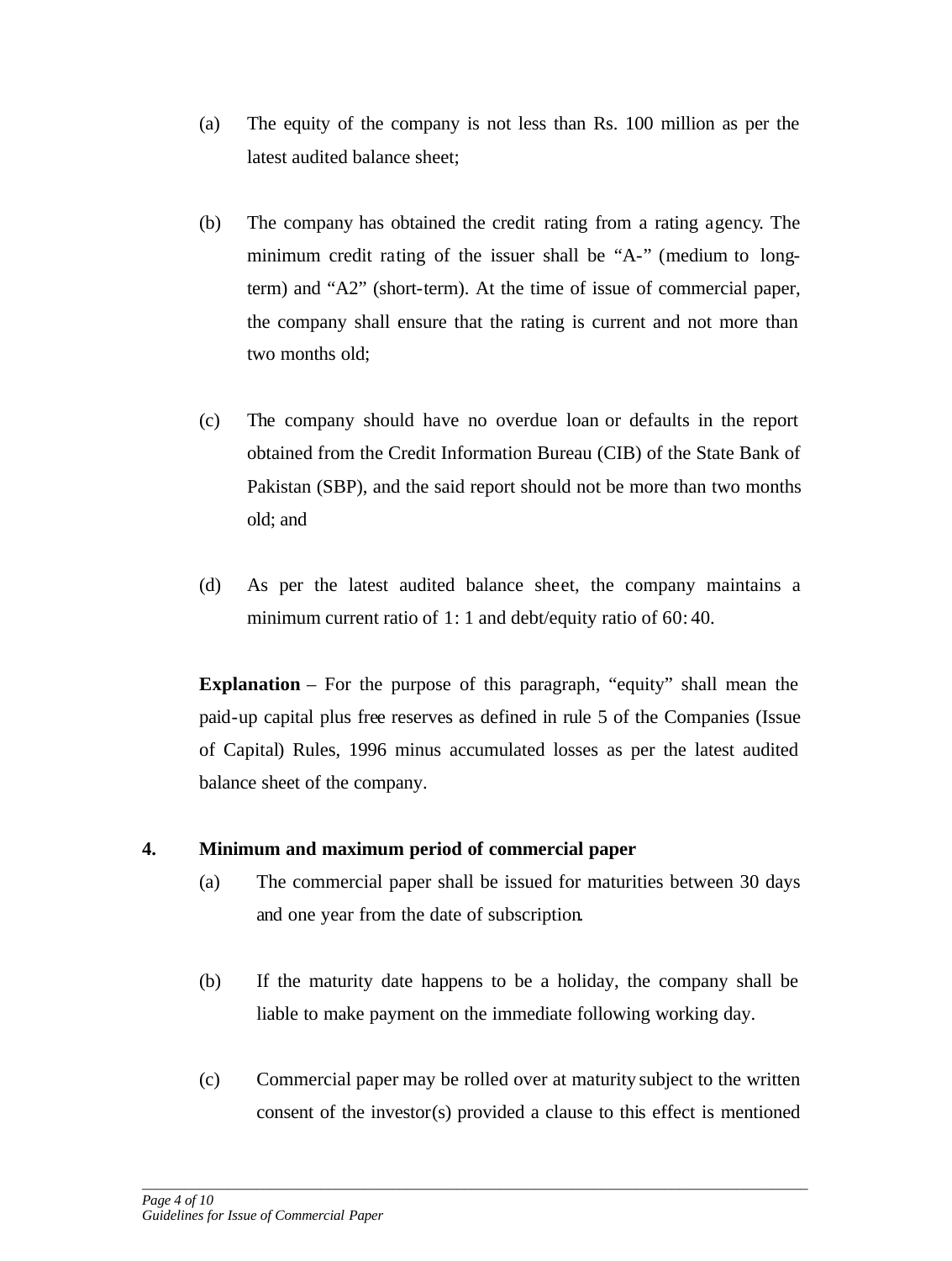on the commercial paper and in the terms and conditions of the agreement under which the commercial paper has been issued and the issuer fulfills the requirement of clause 3 of the Guidelines at the time of roll over. Further, the issuer may redeem the commercial paper before maturity under the call option, if any, and the investor may ask the issuer for early redemption under the put option, if any.

### **5. Minimum size and Denomination of commercial paper**

- (a) The minimum size of the issue of commercial paper shall not be less than Rs.10 million.
- (b) The commercial paper, in case of private placement, may be denominated in Rs. 100,000 (face value) or in multiples thereof and in case of offer to general public, may be denominated in Rs. 5,000 or in multiples thereof.

# **6. Ceiling on amount of issue of commercial paper**

The aggregate amount of commercial paper raised by an issuer shall be within the limit as provided by its Board of Directors in accordance with the prudential regulations or the quantum indicated by the rating agency for the specified rating, whichever is lower.

# **7. Mode of issue and discount rate**

The commercial paper shall be in the form of a promissory note and be issued at such discount to face value as may be determined by the issuer keeping in view the prevailing T-Bill rates, KIBORand its Credit Rating.

### **8. Issuer expenses:**

A company issuing commercial paper shall bear the expenses of issue including the fees payable to the advisor, the issuing and paying agent, the dealers, the rating agency, and any other relevant charges connected with such issue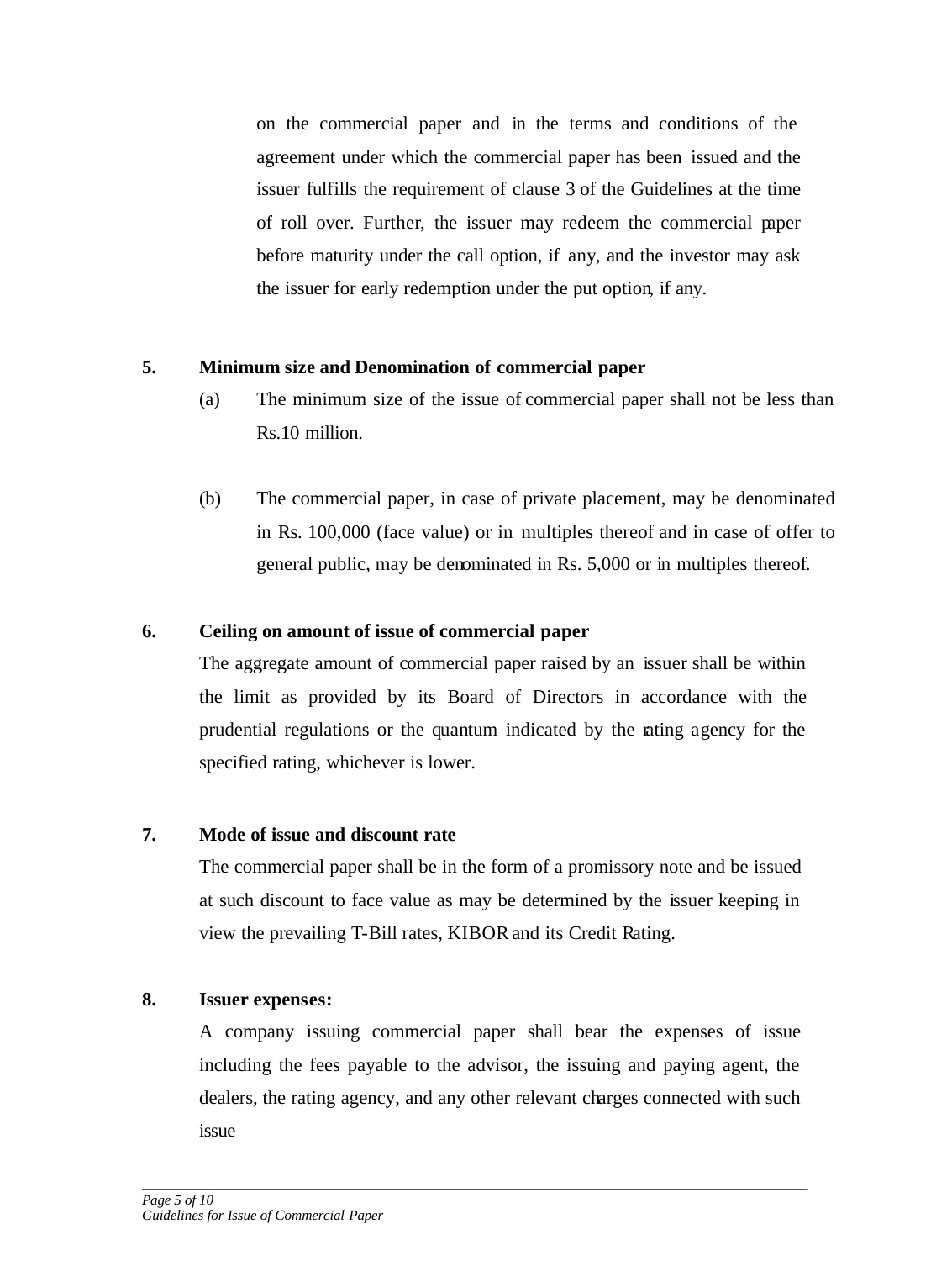### **9. Investors in commercial paper**

Commercial paper may be issued by way of Public offer and/or to Scheduled Banks, Financial Institutions, and/or such other persons as are specified for this purpose by the Commission by notification in the official gazette under Section 120 of the Companies Ordinance, 1984.

# **10. Procedure for issue of commercial paper**

- (a) The issuer may appoint an adviser for assistance on the structure and placement of the commercial paper issue.
- (b) The issuer, shall thereafter appoint an IPA and, dealers if so desired, for private placement/sale of the issue.
- (c) The commercial paper issue in case of private placement must be completed within a period of two weeks from the date on which the issuer opens the issue for subscription. Any unsold portion of the issue after two weeks of its opening for subscription shall not be issued. In case of public offer it should be completed within the period as specified in the Companies Ordinance, 1984.
- (d) The initial investors in commercial paper shall pay through the issuing and paying agent, the discounted value of the commercial paper by means of crossed account payee cheque to the account of the issuing company.
- (e) The issuer shall intimate in writing to all initial investors and all financial institutions, who have provided working capital limits to the company, about the amount and tenure of the commercial paper issue, and copies of such intimation should be provided to the issuing and paying agent.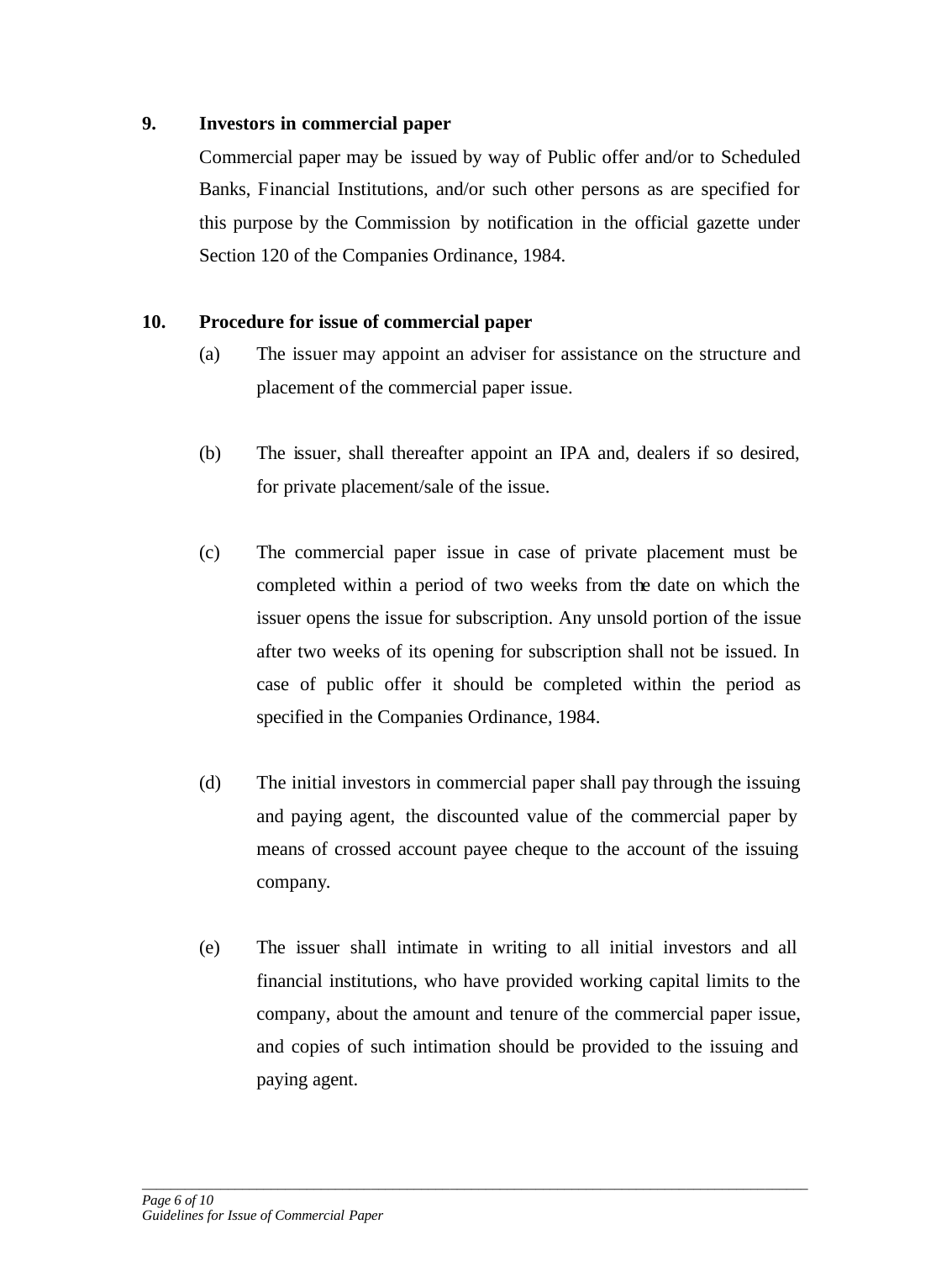(f) The issuer shall intimate to the Commission, the amount of commercial paper actually issued, within three days of the closing of subscription list.

### **11. Role and Responsibilities**

The role and responsibilities of issuer, IPA and CRA are set out below:

### **(a) Issuer**

The issuer shall ensure that the Guidelines and procedures laid down for commercial paper issuance are strictly adhered to.

# **(b) Issuing and Paying Agent (IPA)**

- (i) IPA shall ensure that issuer has the minimum credit rating as stipulated by the Commission and the quantum of amount raised through issuance of commercial paper is within the limit as disclosed in clause 3(b) and clause 6 respectively.
- (ii) IPA shall ensure that the issuer has met all the regulatory requirements as prescribed by the Commission and SBP before the issue of commercial paper and shall communicate the same to the Commission.
- (iii) IPA has to verify all the documents submitted by the issuer viz., copy of Board's resolution, signatures of authorized executants (if commercial paper is in physical form) and issue a certificate that documents are in order. It should also certify that it has a valid agreement with the issuer.
- (iv) Certified copies of original documents verified by the IPA should be held in the custody of IPA.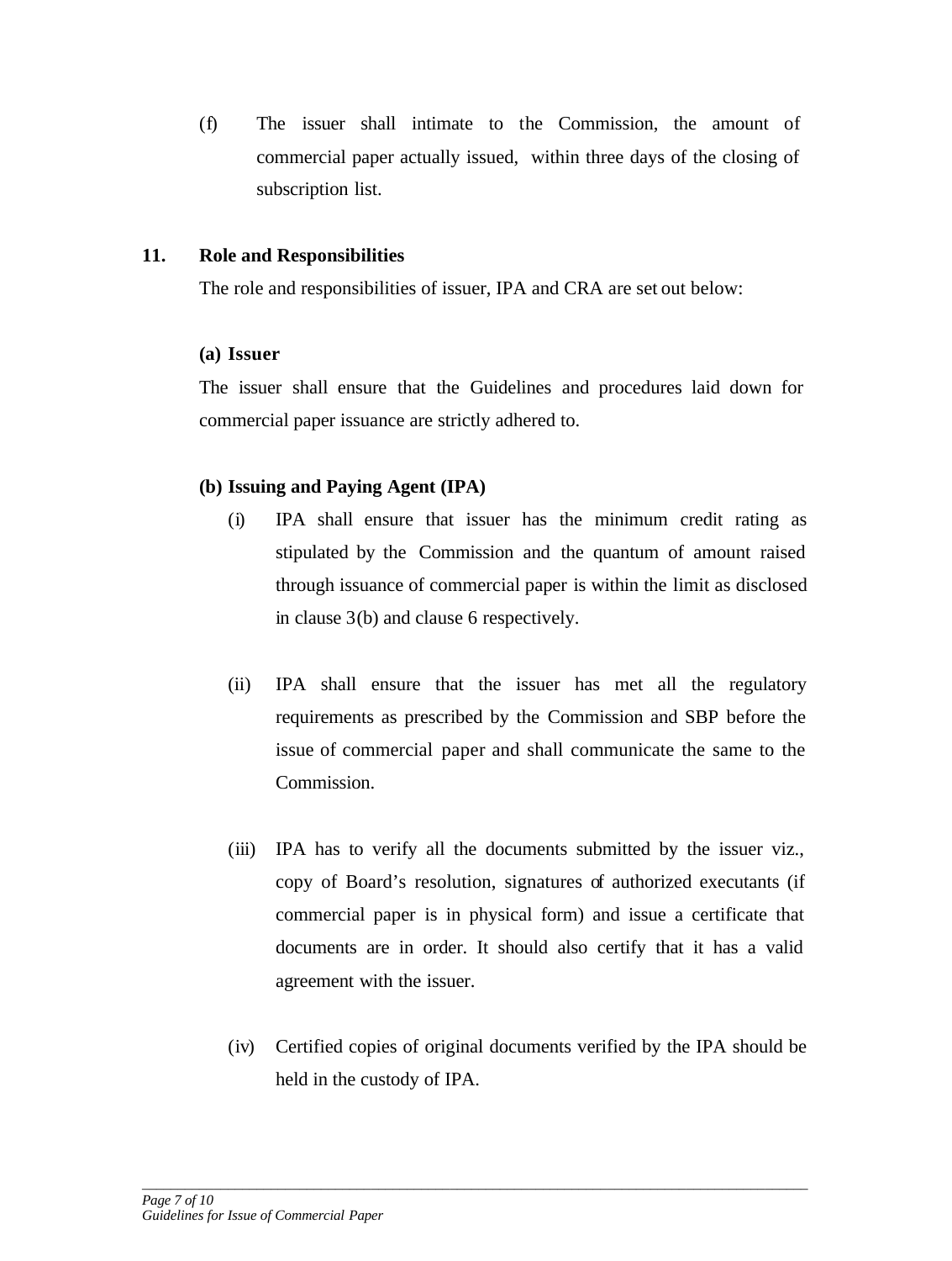- (v) On the issue date, the issuing and paying agent would deliver the commercial paper to investors against proof of payment and, at maturity, having received funds from the issuer; it will effect repayment on receipt of the commercial paper back from the investors.
- (vi) IPA shall make it clear to the investors in the offering document that investors' investment is subject to credit and other risks inherent in such instruments and payment will be made to them only if the issuer has made the funds available to IPA.
- (vii) IPA shall inform the prospective investors that in case of any default by the issuer IPA will not be in a position to seek recovery from the issuer or initiate any action against the issuer either on its own or on behalf of the investors.
- (viii) In case of any default by the issuer, it will be the responsibility of the IPA to promptly notify such default to the investors and the Commission within five (5) working days of occurrence of such default. For the purpose of these Guidelines, payment of only partial amount shall also be considered default.
- (ix) In case of partial payment by the issuer, IPA shall distribute the received funds, among all the investors, on pro-rata basis. However, while doing so, they shall take all necessary measures to safeguard their position against any adverse consequences including incorporation of this provision in the agreement executed between the issuer and the IPA.

*\_\_\_\_\_\_\_\_\_\_\_\_\_\_\_\_\_\_\_\_\_\_\_\_\_\_\_\_\_\_\_\_\_\_\_\_\_\_\_\_\_\_\_\_\_\_\_\_\_\_\_\_\_\_\_\_\_\_\_\_\_\_\_\_\_\_\_\_\_\_\_\_\_\_\_\_\_\_\_\_\_\_\_\_\_\_\_\_\_\_\_\_\_*

# **(c) Credit Rating Agency (CRA)**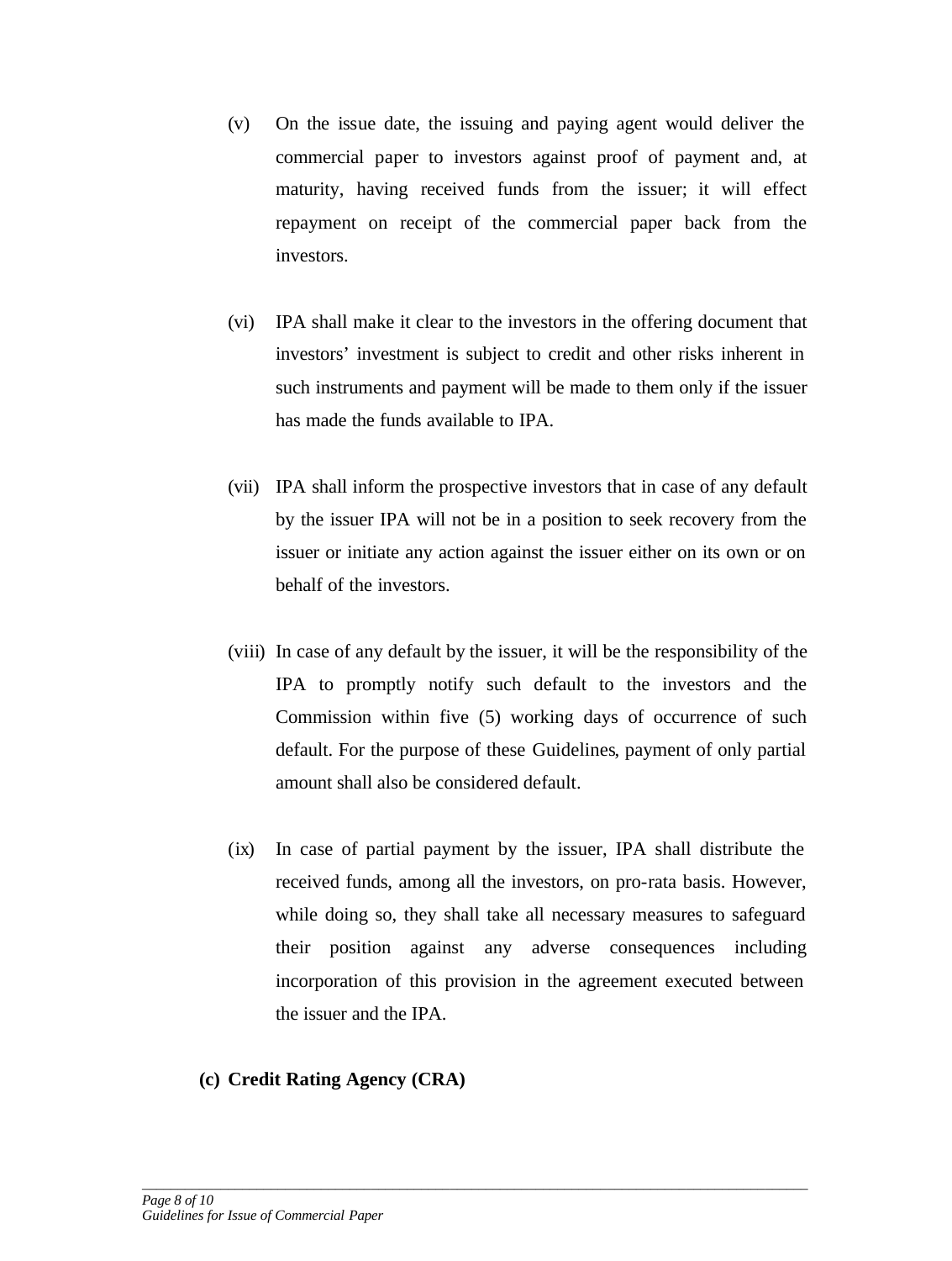- (i) All eligible issuers shall obtain credit rating for issuance of commercial paper from the credit rating agencies duly registered with the Commission under the Credit Rating Companies Rules, 1995.
- (ii) The CRA would ensure that the impact of the additional amount of funding raised through commercial paper has been taken into consideration while assigning the rating. Accordingly, CRA shall at the time of rating, clearly indicate the circumstances in which the rating shall be due for review. Such circumstances may include amongst others roll over of commercial paper at maturity, fresh issue of securities by the issuer, any other activity undertaken by the issuer which would further reduce the minimum current ratio, debt-equity ratio required to be maintained by the issuer under these Guidelines.

# **12. Payment of commercial paper**

On maturity of commercial paper, the holder of the commercial paper shall present the instrument for payment to the issuing and paying agent who, having received funds from the issuer, shall effect payment through crossed cheques.

# **13. Miscellaneous**

- (a) Commercial paper shall be transferable by endorsement and delivery. However, the issuer at its absolute discretion may decline to accept any purchaser or transferee of the commercial paper, unless a transfer memo which records such transfer is submitted to the issuer. Upon receipt of the duly completed transfer memo, the issuer shall record such transfer in its books.
- (b) The issuer will regard the last named endorsee(s) of the commercial paper as the absolute owner(s) thereof and the issuer shall not be